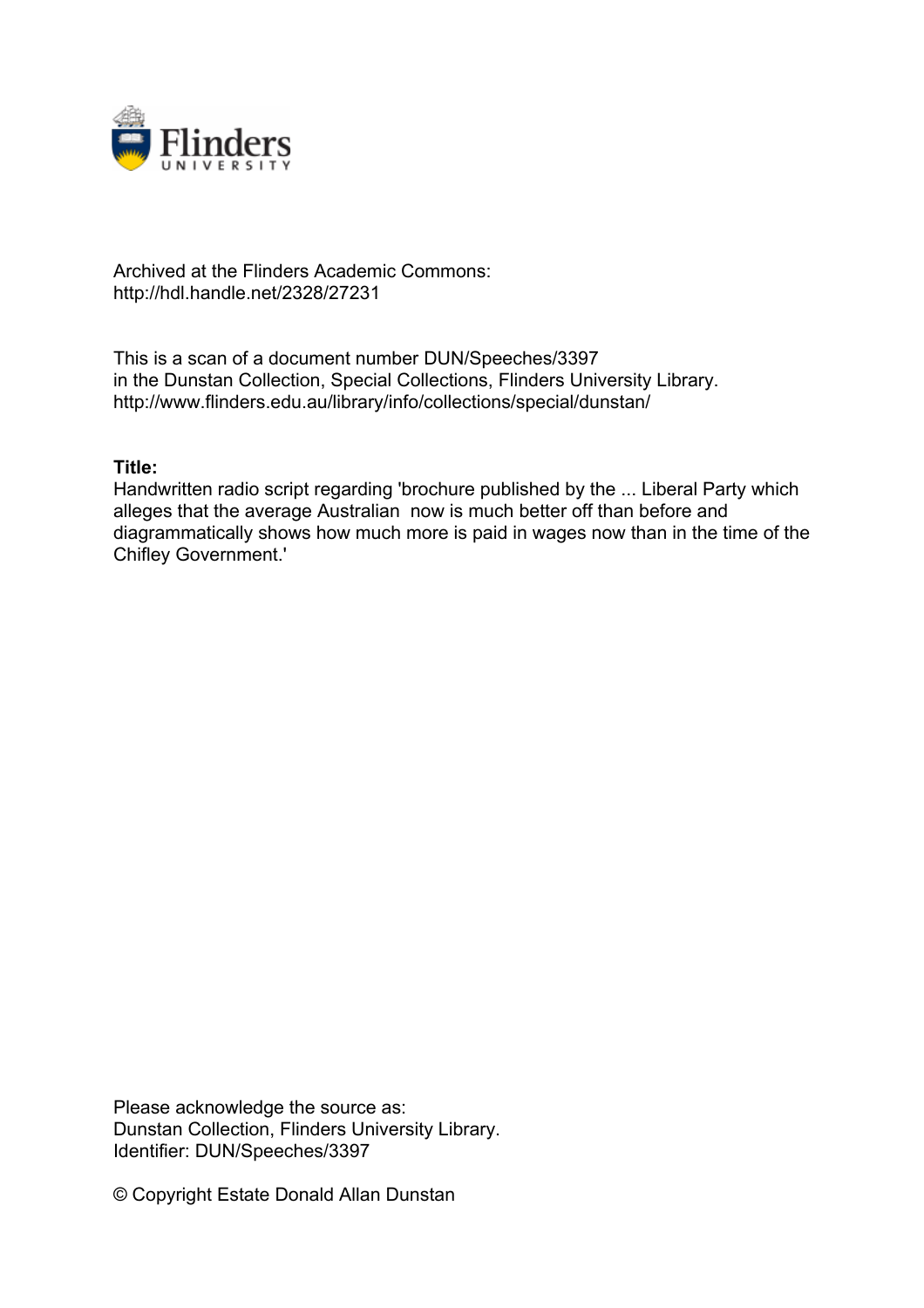3397 Good enriche In the past few weeks som of you Party which allege that the avery Australia nous à numéro bateur off than before à décreptisment. ically shows - have week worse's paid in voge, nous than tast the tenies of in Chiefly Book. Parephlets (che this are perendicale for what they saint intres 7/2 world by in grep it's hardly<br>surprising that ways are big in your it's hardly house to paint a picture proing the fact that controm to Mr. Menzies possibles volue He could their go to the public worse of widows change. If he had incurred humelf with a madical benefit in usur solved Je coold close that money on his personal needs in this of illness - and that was just, because its anold sangery but a true are this in this of illness you don't need less woney the when the Chifly Gast had acked the State Gars. but much the were recovery per patient por day formerly in parblic bospetals Thythe point that ansociat, plus for annual to assest with hypitals exposure a to the States on condetion du gans fruiteaux. Worm In Manzier Cont. took afinin Cancors They lifted economie controls } That was an

Dunstan Collection, Special Collections, Flinders University Libr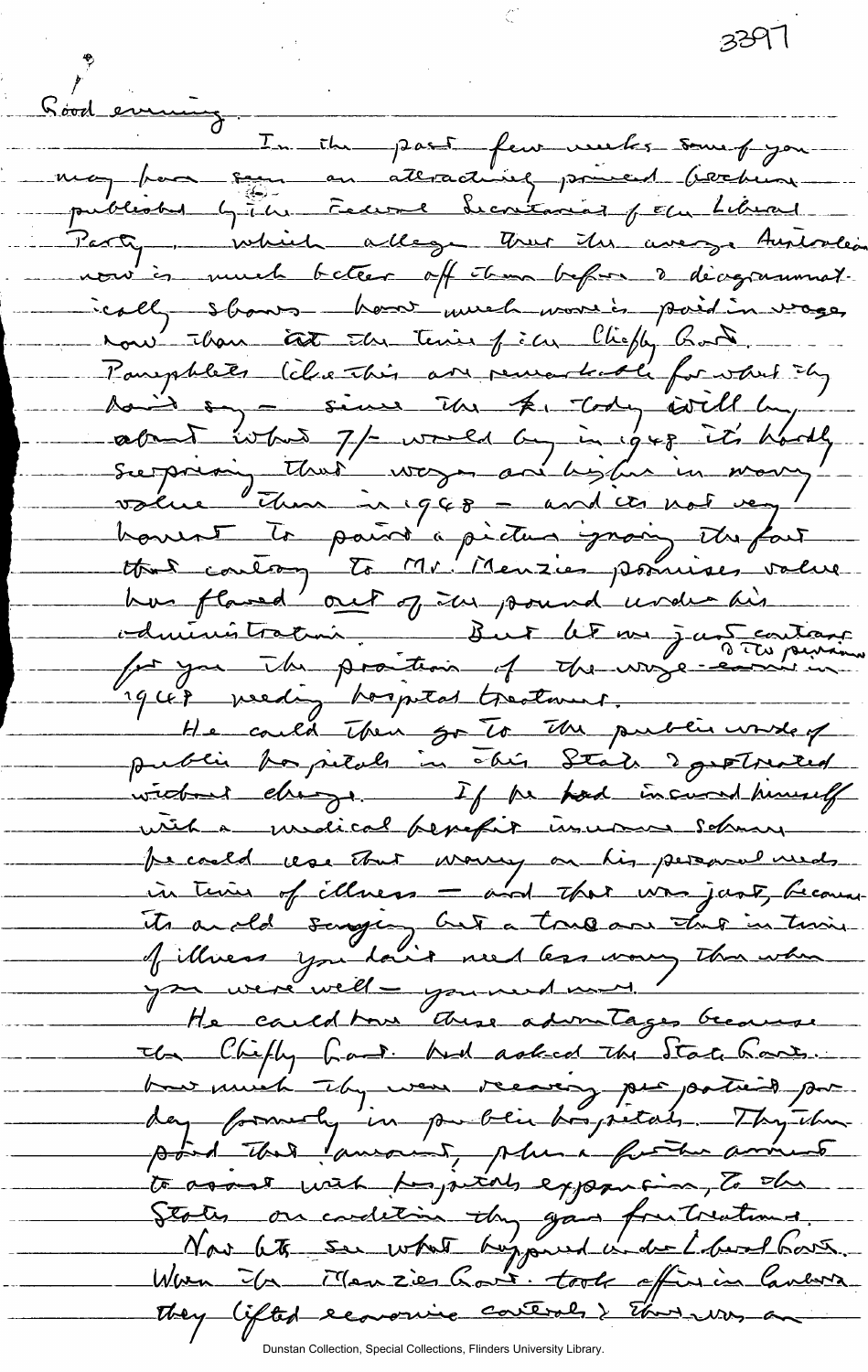incurrediale 5 disaglous inflation to the money point by Labor Garts. Would not then used the seal designed. In sin Menzier Carl said To Zu Séale Garts - we well increase the unionity in the value of money - but only provided point by the Commonweality to allow for the decreed In Spieler pourrer, it was not recessory to the measurer of the surface of the surface of the second of the second of the second of the second of the second of the second of the second of the second of the second of the se spridgless to on health springlails then any ocher Séate, une pour a favorisable odjustin which would more Than come amount to be received from changes for public hospital Creatment Bil raèbe that Jourd Un way 2 called the formalliadjure. el montan public bophtal to take bedond of thousands out of in poetal of Els poor peggle 15 1 It was opport Liberal porty does not believe in four public.<br>Les petals - d'aires toures une somply following. his patty policy. year donger me interdenced in the changes which are work some them any france beform. Let us give you an example. introduced the Premier said that there was an administration discretion to reline it charges of in cases of hardship. However, Its formula esponished that discotters

Dunstan Collection, Special Collections, Flinders University Library.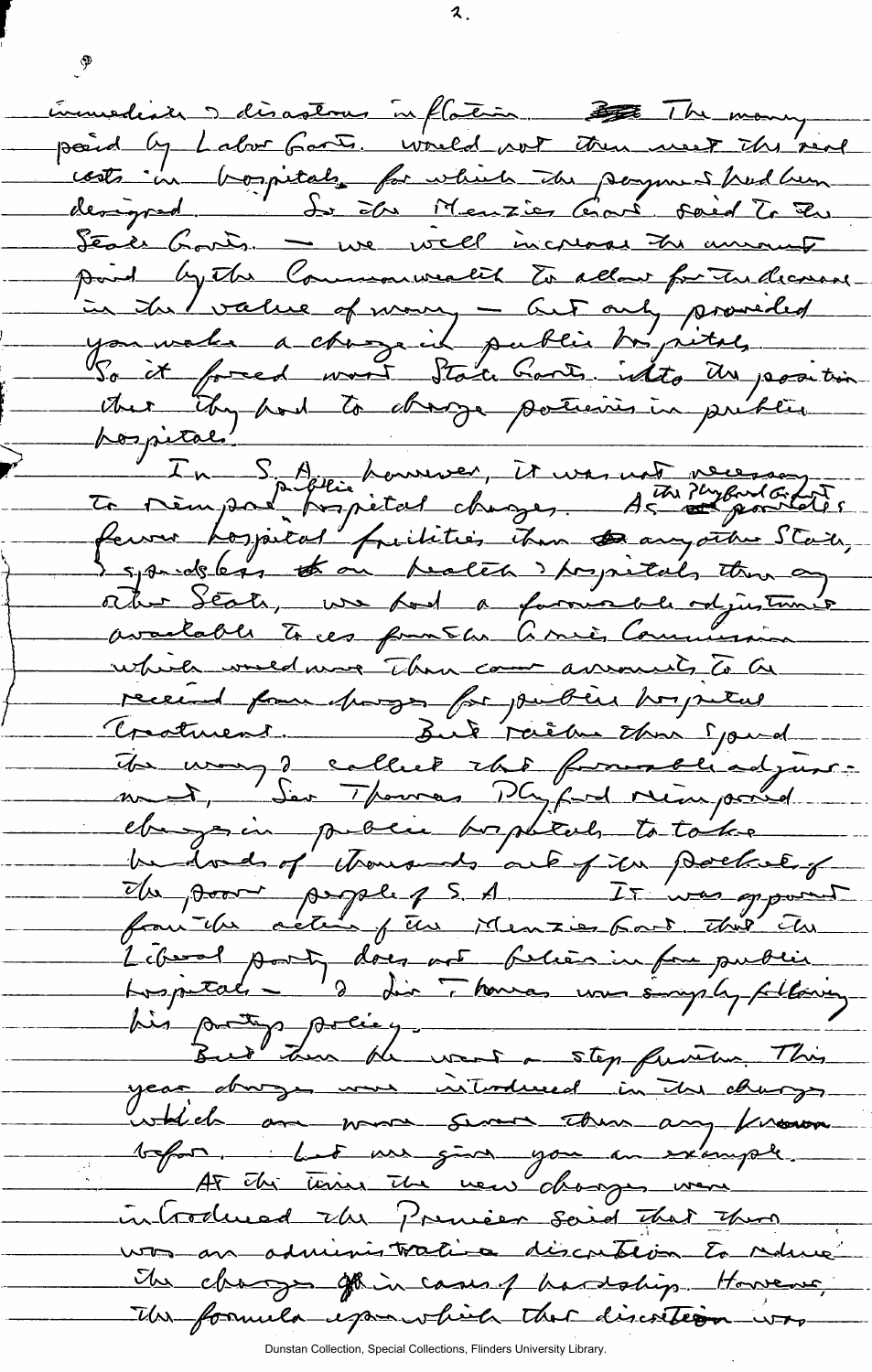To be based was never shown to the House of Assembly. The Labor Porty desearded that at The very least we should be able to surtivise it - but the Premier refused, Dinview of what he happened since that forme that soulet ? En Commonwealer Cont. voud a taken in full sotis faction of the bill Previer sond that would ironnally he the case. Libers party munder wared cloques on Mitchens suggested the a pyrol of g' por wrele was no fantship to a persionne CI outpaying our toxich powered for more and have to feed de clothe Theineline point prochange récention au file nuvainde et trois poursion Fleely Mr wenterfor Durnall, said That obs fit that S. A. persons were Salf. relient Col, 2 voued profit prins 9 pr God un Cottey waves towards by peter con  $\overline{a}$  $\mu$   $\mu$   $\mu$  $t$  and  $\frac{1}{\beta}$  and  $\frac{1}{\beta}$  and  $\frac{1}{\beta}$  and  $\frac{1}{\beta}$  $\frac{1}{2}$ La bas worked a little & camed income within The owner allowed by the Fooleral warm, Tour - his propilal fill is increased. If peut fin wife four pet a small montanty in The bank to provide durantes with a derent fund - his popietal billion encourant. If he has a notor car - why have soon as To sa State Gart. King phetoers\_

Dunstan Collection, Special Collections, Flinders University Library.

**i**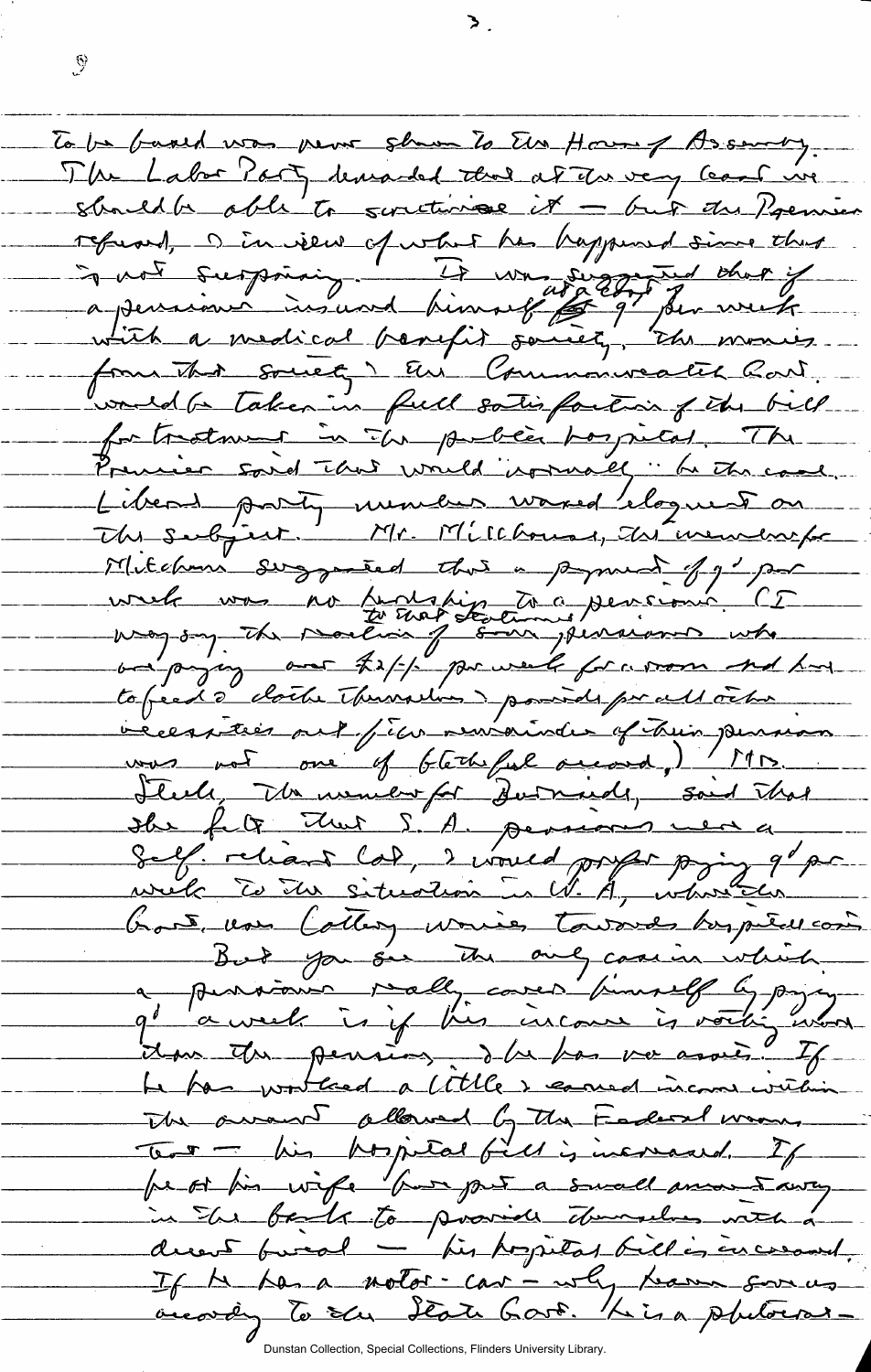his possible bill is incread . In each of them society of g - por week well not were his boppelus fell Audif be, foolion fellow, bod been so quellible auto believe the pointer statement, bonical in the Cast few units, a not mound - why he will pose a rice titele partier to Avel what jelu ways-essuer. He veres avent for mon than g' par vult to come kins eff.<br>To get anything like full coverge he must Mont voye envoy find this Kard To use P. Le Pitron console Usamselvo Unde Labor fre for petel was poid for by a goodwated tax, so that the veately belpod the poor? emparianmed un centain of araistance, Dut sen great is the non weality properties meest belog to a medical benefit soust, But the amount yought promitted downly depends.<br>Legame your vaier of subscription. So the ordinary ways easier intead of prying a point man producted Top = (Swall on the subscriber of the ware weaking to and getting in return a go four papiers trations - pour papar positions must in addition by a Subscription to a vedical benefit sociéty. 2 gréga possitat fill which is likely to be

 $4.$ 

Dunstan Collection, Special Collections, Flinders University Library.

 $\mathcal{E}_{\mathcal{T}_{\text{max}}}$